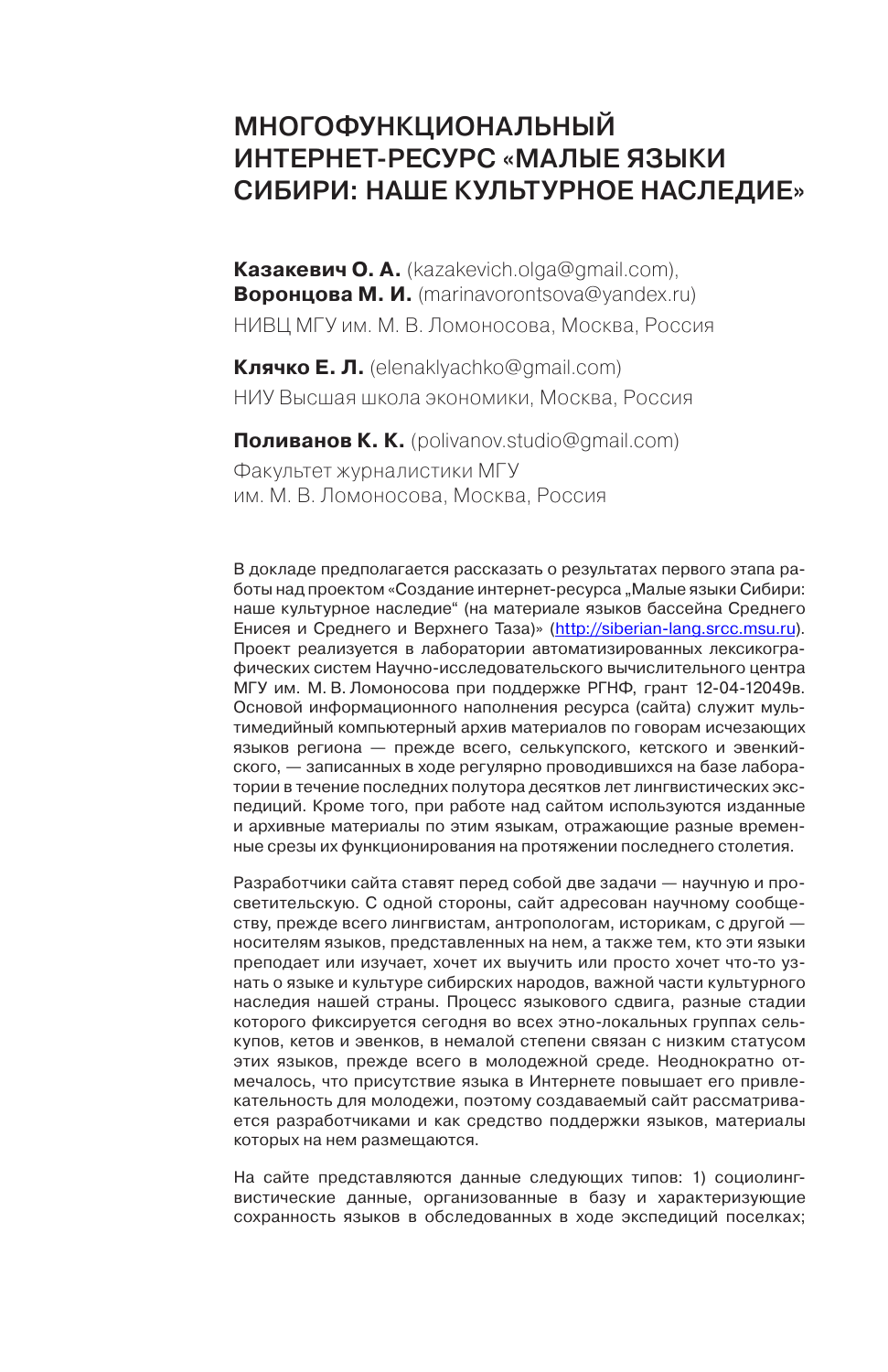2) мультимедийные словарные базы данных селькупских, кетских и эвенкийских говоров региона; 3) аннотированные тексты на селькупских, кетских и эвенкийских говорах как записанные в ходе экспедиций последних лет, так и взятые из архивов; большинство текстов современной записи имеют визуальное, звуковое и графическое представление, состоящее из текста в официально принятой для каждого из языков графике, фонетической транскрипции, отражающей специфику каждого из говоров соответствующего языка, и пофразового перевода текста на русский язык; архивные тексты представляются только графически в исходной графике собирателя, в современной официально принятой графике и в фонетической транскрипции; разметка текстов состоит из характеристик, приписываемых каждому тексту как целостной единице, и внутренней разметки каждого из текстов — поморфемной грамматической индексации; 4) тексты на русском языке, записанные в экспедициях от русского старожильческого населения и рассказывающие о жизни, обычаях и ритуалах селькупских, кетских и эвенкийских соседей; 5) данные о грамматике каждого из трех языков в виде грамматических справочников; 6) обучающие программы для каждого из языков; 7) документальные фильмы о функционировании языков и о жизни их носителей; 8) фотоматериалы, отражающие повседневную жизнь обследованных поселков.

**Ключевые слова:** многофункциональный интернет-сайт, исчезающие языки Сибири, мультимедийные аннотированные корпусы текстов, мультимедийные словари, наше культурное наследие

# Multi-functional web-site "Minority languages of Siberia as our cultural heritage"

**Kazakevich O. A.** [\(kazakevich.olga@gmail.com\)](mailto:kazakevich.olga@gmail.com), **Vorontsova M. I.** [\(marinavorontsova@yandex.ru](mailto:marinavorontsova@yandex.ru))

Research Computing Centre, Lomonosov Moscow State University, Moscow, Russia

**Kliachko E. L.** [\(elenaklyachko@gmail.com](mailto:elenaklyachko@gmail.com))

Higher School of Economics, National Research University, Moscow, Russia

**Polivanov K. K.** [\(polivanov.studio@gmail.com](mailto:polivanov.studio@gmail.com))

Journalistic Faculty, Lomonosov Moscow State University, Moscow, Russia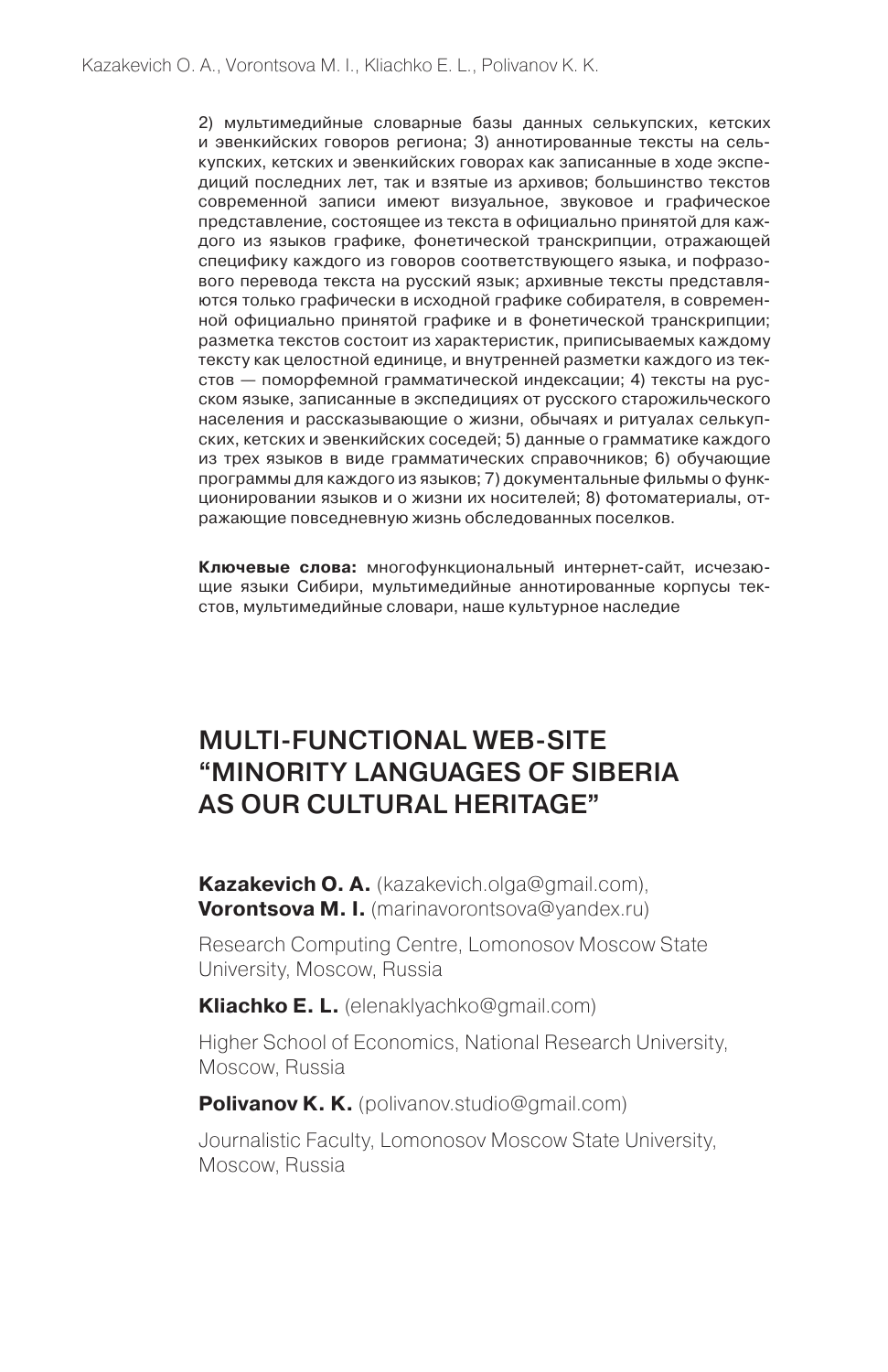The paper presents some results of the ongoing project "Development of the web-site 'Minority languages of Siberia as our cultural heritage' (on the material of the languages of the basin Middle Yenisei and the Middle and the Upper Taz)" ([http://siberian-lang.srcc.msu.ru\)](http://siberian-lang.srcc.msu.ru/). The project is being realized at the Laboratory for Computational Lexicography, Research Computing Centre, Lomonosov Moscow State University, with financial support from Russian Foundation for the Humanities, grant 12-04-12049v. The primarily informational source for the site is the Multimedia Computer Archive of materials in local dialects of Selkup, Ket and Evenki, recorded in the course of linguistic expeditions regularly organized and led within the laboratory, but we are going to draw relevant information from published works and archives as well.

Working at the site, we keep two target groups in focus: on the one hand, we addressed the academic community — linguists, anthropologists, historians, on the other hand, we addressed the speakers of the languages presented on the site, those who teach or learn these languages at schools and colleges, who want to learn them or just to get acquainted with languages and cultures of Siberian peoples, an integral part of our cultural heritage. The project will result in a multi-media web-site containing information on the present-day situation of three endangered minority languages of Siberia, multi-media lexical databases and annotated text corpora in local varieties of these languages, as well as language learning materials and software, which can help to acquire Selkup, Ket or Evenki grammar and lexicon.

**Key words:** multi-functional web-site, endangered languages of Siberia, multi-media text corpora, multi-media dictionaries, our cultural heritage

# **0. Introduction**

Documentation and description of endangered languages of Siberia is one of the research branches of Laboratory for Computational Lexicography of Research Computer Centre, Lomonosov Moscow State University. This branch has been developed in the Laboratory since 1987. Since then a series of projects were realized, which were aimed at documentation and description of endangered languages of Siberia using modern technologies of audio and video recording, as well as at creation of computerized multimedia archives for preserving the collected field data and for providing a convenient access to the data for their future processing. At present the languages we are working with — Selkup, Ket and Evenki, — are all endangered. All the Selkups, Kets and Evenkis are fluent in Russian and for many of them Russian is the only language they speak: in all Selkup, Ket and Evenki communities language shift process is at hand. It cannot be said that the problem of heritage language attrition does not worry the communities. The attitude of the ethnic community members towards the heritage language is mostly positive, the majority of parents say they want their children to speak their ancestral language, but even those parents who are able to speak the ancestral language themselves choose to speak Russian with their children. Thus, though the ancestral language is regarded as desirable for children it is Russian that is considered obligatory. Actually, people do not believe that anything can be done to stop the shrinking of the use of their ancestral languages. Many of them just state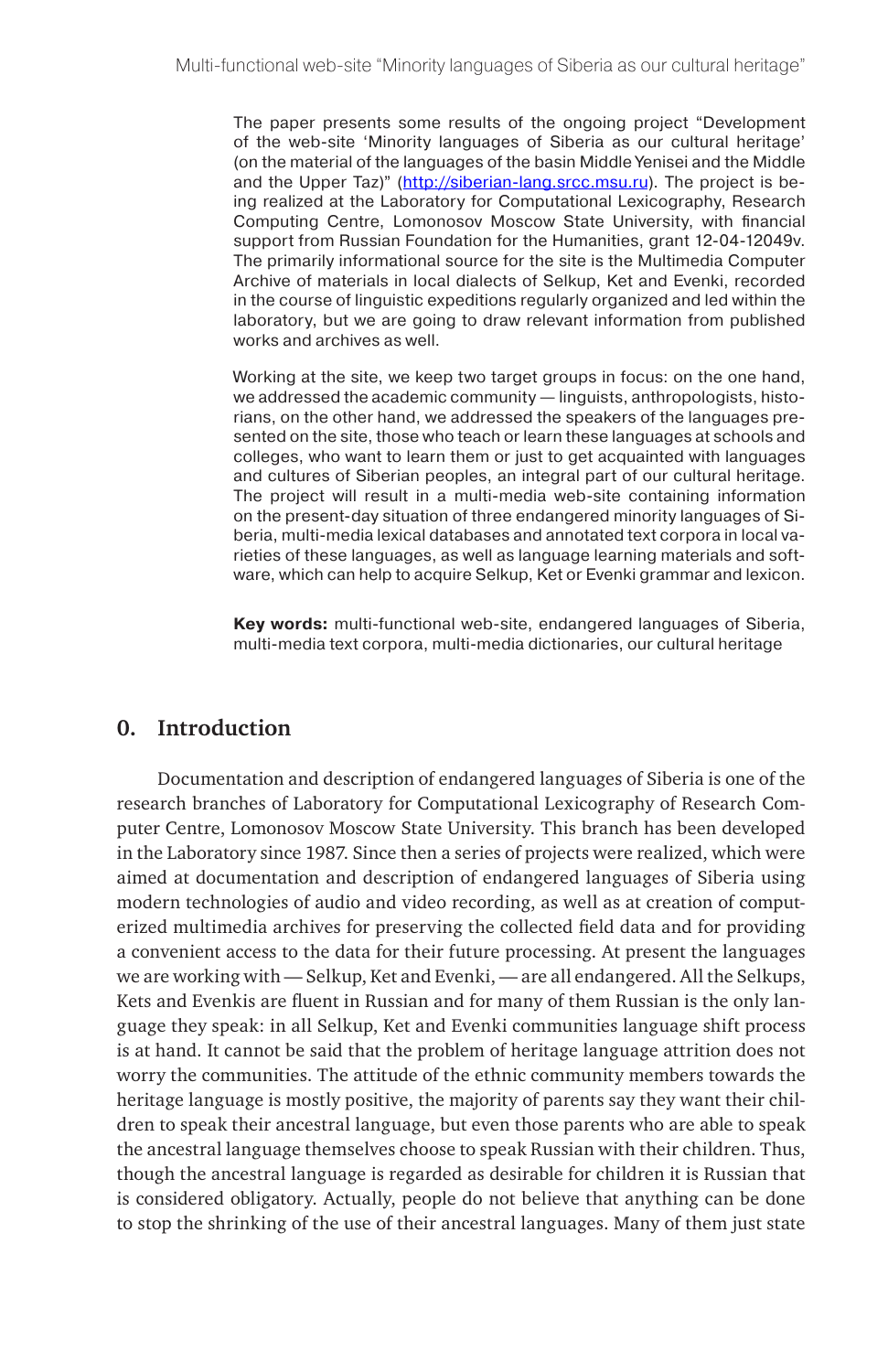their heritage language is dying. Meanwhile, those dying languages are not only the cultural heritage of Selkup, Ket, or Evenki ethnic communities, they are an integral part of our national heritage, and it does not seem wise just to let this part be perished. Can the situation be somehow reversed? Today it is agreed among the experts that the presence of a language in the Internet elevates its prestige and attractiveness for the younger generation (see e.g. (Kazakevich 2007)). This argument was among some others which led the authors to the idea to develop a multi-functional web-resource, which could be interesting and useful both for academic communities of linguists, anthropologists and historians, and for ethnic communities of Selkups, Kets and Evenkis, as well as for all those who just want to know about autochthonous peoples and languages of Siberia. As the primarily informational source for the site we use the multimedia computer archives of linguistic materials in local dialects of Selkup, Ket and Evenki, recorded in the course of almost two dozens of linguistic expeditions organized and led on the basis of the laboratory, but we are also going to draw relevant information from published works and archives. On our site, we try not only to give linguistic data but also to represent sociolinguistic and cultural context in which these data were recorded. The project design was fine, but only having started the project after we received a grant for its realization, we fully understood what tremendous amount of work we are exposed to.

# **1. The overall design of the website**

The objective of the project is the development of a multi-media website containing comprehensive data on autochthonous minority languages of the basins of the Middle-Yenisei and the Middle- and Upper-Taz — Selkup, Ket and Evenki. On the site the following types of data are supposed to be found: 1) sociolinguistic data characterizing the functioning and degree of preservation of Selkup, Ket, or Evenki in the surveyed villages; 2) sounding thematic dictionaries of Selkup, Ket and Evenki local dialects recorded in the field within the last decade and a half and loaded into a database, which is to be developed for that purpose; 3) annotated Selkup, Ket and Evenki text corpora containing texts of various genres in local dialects of these languages both recorded in the course of our expeditions of the last decade and a half and extracted from archives (first of all, from the archive of Peter the Great Museum of Anthropology and Ethnography, Russian Academy of Siences, Saint Petersburg; each recently recorded text will be represented with an audio file, with a graphic version in the officially adopted for each language graphic system, with a phonetic transcription approaching a phonemic one, but reflecting specific features of each local dialect, and with a phrase-for-phrase Russian translation; some texts will be also represented with video files; archival texts will be represented only with graphic files in the graphics used by the researcher, who had recorded it, in the modern officially adopted graphic system and in phonetic transcription; the annotation will consist of characteristics attributed to each text as a whole and characteristics assigned to different units inside the texts; some texts will be supplied with morphological indexing, they will be represented in the ELAN format; 4) Russian texts recorded in the field from the Russian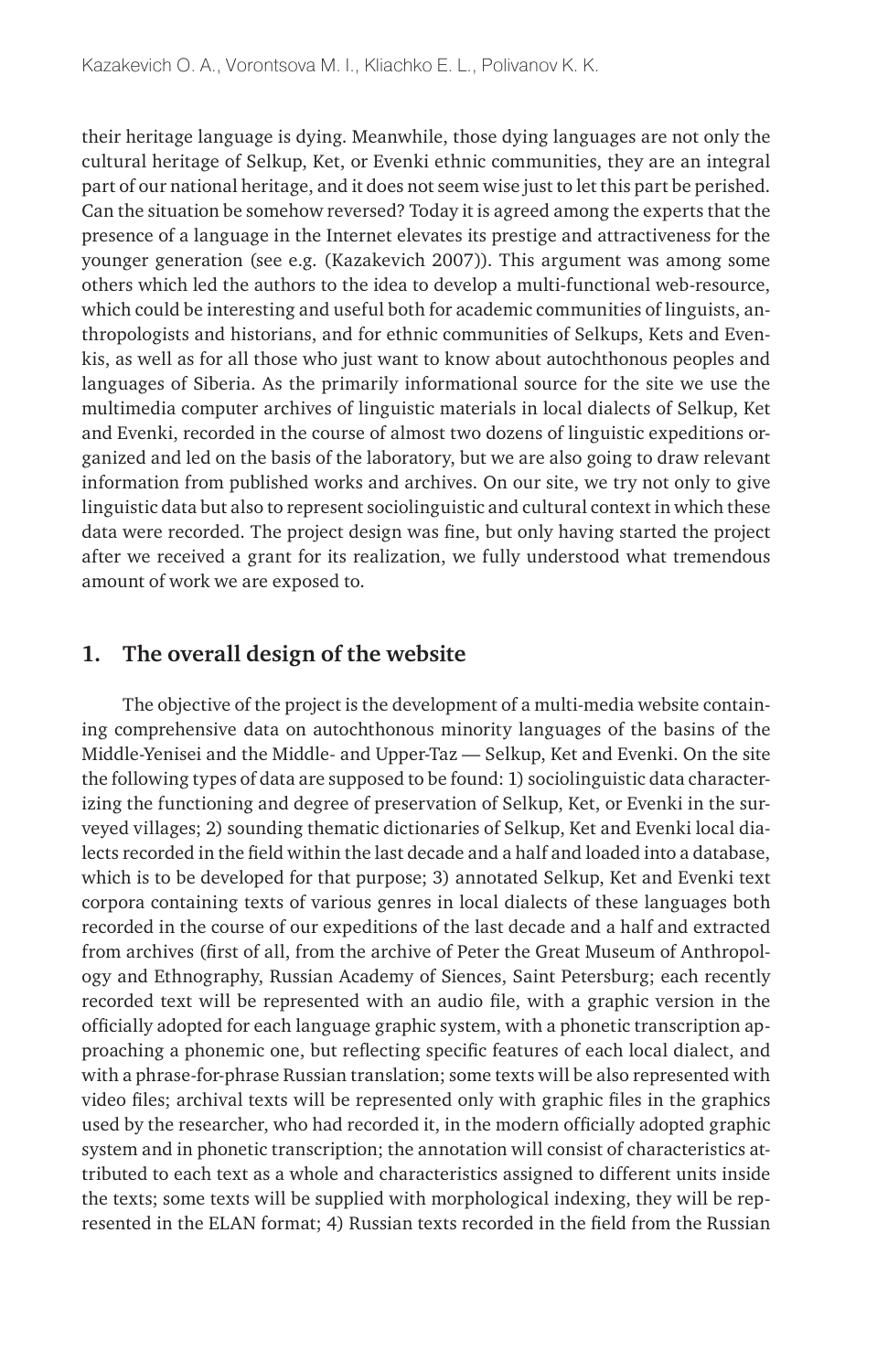population of the area living side by side with the Selkups, Kets and Evenkis and telling about life, traditional ways and rituals of their neighbous; 5) information on the grammar structure of the three languages in the form of grammar reference book or reference database; 6) Selkup, Ket and Evenki language learning software; 7) documentaries showing the functioning of the languages and the life of their speakers; 8) photos representing the life of the villages and their residents, our informants and the nature surroundings.

# **2. The first year work at the project**

The data model for the new site was our first step. We adopted it having analyzed the material we disposed of and precised some details of the site conception, taking into account the experience gained from the work at the earlier created demoversions of Selkup, Ket and Evenki lexical databases (Kazakevich et al 2004; 2005; 2007). After long discussions the research group finally developed the first version of the content format for different types of materials such as accessibility of basic sociolinguistic data to 'inner' and 'outer' users, or how 'open' the information of the language competence of our informants should be, as well as the relevance of two types of *places — place of residence* and *place of data collection*. Then we passed to the site-design.

## **2.1. Website design.**

The guiding principal in designing the website was to make it accessible and usable by a wide spectrum of users. Neither professional linguists doing a research on the comparative analysis of phonetic features, nor people living in a faraway village by the River Taz or Turukhan interested in Ket folk songs or Evenki life stories, or looking for photos of their home town, would feel uncomfortable using the website.

Thus, the Web-Resource should meet the following criteria:

- it is easy to use
- • it is well-structured
- • it is easy to find relevant information
- the content is in an easy to use format
- • it provides facilities to help locate information
- it has a search facility, a logical navigation menu, a site map or an index
- it loads quickly
- • it is attractive in design
- the content is copyright or it can be used providing the source is acknowledged
- • it is technically stable

The further work at the project consisted of two equally important parts: the web-site and databases construction, on the one hand, and data processing to supply informational content for the site and its databases, on the other hand.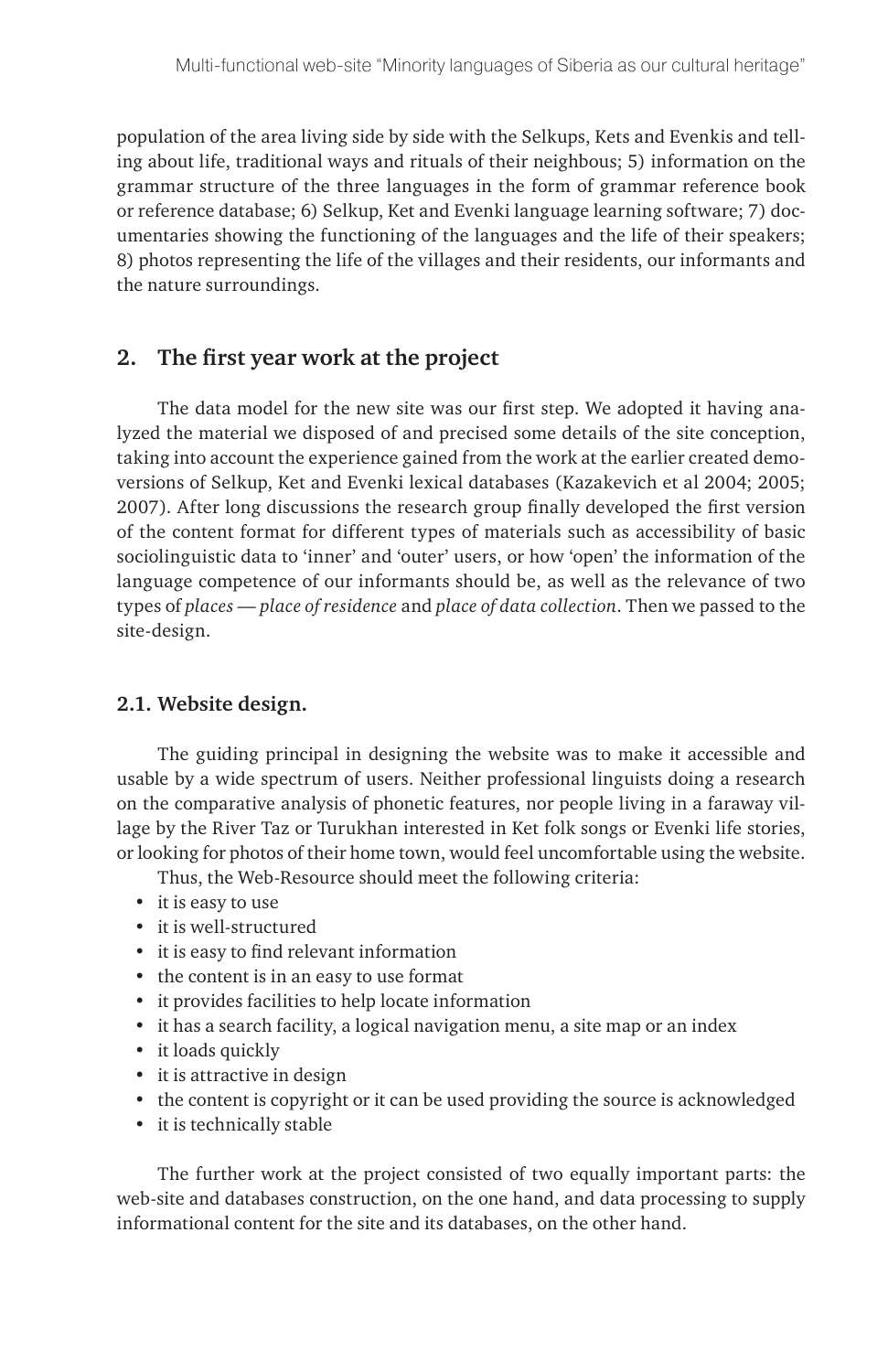# **2.2. Site construction**

#### **2.2.1. Basic details**

To develop user interfaces and an interface to edit and create materials we used Javascript, CSS3, html5 (Hogan 2012; McCaw 2012; Simpson & Schmitt 2012). As a content management system we chose Drupal (Tomlinson 2011), a free and opensource content management framework (CMF) written in PHP and used to store open source relational database management system MySQL (Davis & Phillips 2008).

### **2.2.2. Preliminary work on the server**

Our website is hosted by the server of Research Computing Centre, Lomonosov Moscow State University. The integration into the MSU website system ensures stable functioning of our website, which we find most important. To display the designed site on the server some preparatory work had to be done. It consisted of

- 1) generating a key to access the files on the server SSH;
- 2) participation in the actual installation of the server version of relational database MySQL;
- 3) installing the system-date version of phpMyAdmin, which is designed to work with databases via web-interface;
- 4) setting up a MySQL user and database creation;
- 5) participation in setting up and configuring the current version of PHP, one of the most popular scripting languages in the programming for the Internet;
- 6) participation in installing apache-server fnd setting up apache.

## **2.2.3. On the technical means**

While developing the website, we use the latest relevant hardware and software, which enables cross-browser compatibility and cross-platform operation of the site. The site is to be displayed properly on different devices including netbooks, tablets and other mobile devices. Cross-browser refers to the ability of a website to look and run *identically* in all popular browsers, which means the absence of the dismantling layout and the ability to display data with the same degree of readability.

### **2.2.4. Core of the site**

As basic core software we chose the latest version of Drupal — Drupal 7, a content management system (CMS) written in PHP and used as a data warehouse relational database (supported by MySQL). Drupal is open source software distributed under the terms of GNU General Public License (or "GPL"). It is constantly developed by an active and diverse community of people around the world. Drupal meets all modern standards including high level of security. Drupal was used to build the website of Russian Festival of Science, the White House in the USA and many others.

#### **2.2.5. Design and Programming**

Designing and programming the site we had to fulfill the following tasks:

1) to design the logical structure of the site, based on a detailed analysis of the materials;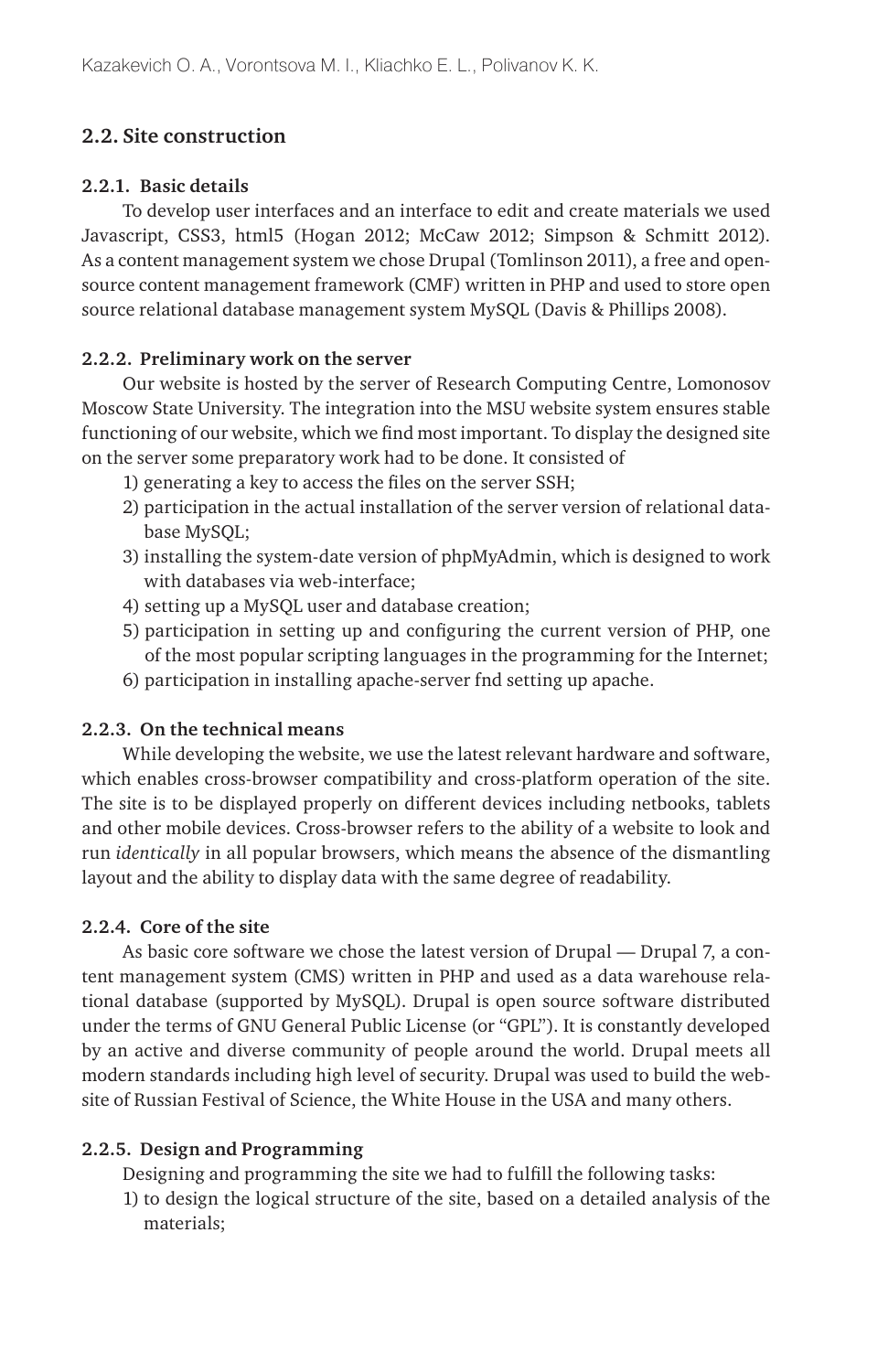- 2) to find the most convenient solutions of information presentation;
- 3) to create software templates for filling the site databases, and for that purpose to fully describe the their structure and information;
- 4) to programme and configure the system dictionary of terms (taxonomy), which should be related to the material; classifying the data category, taxonomy provides a classification and ordering of materials;
- 5) to programme search engine, based on categories and keywords;
- 6) to programme a player that plays online videos and audio files;
- 7) to cascade Style Sheets (CSS);
- 8) to make-up HTML-pages;
- 9) to programme the account and the corresponding user roles;
- 10) to programme content management system, which could be reliable and intuitive.

#### **2.2.6. Interface**

While developing the site we use the latest technology HTML5 and CSS3, which should provide an elegant, comfortable and modern interface. Besides, adapting materials provided for viewing on older systems, so that people in the depths of Siberia could easily use materials of the site and the database. In addition, the interface of the website is constructed by means of innovative solutions built on the base jquery (library of JavaScript, which focuses on the interaction of JavaScript and HTML). It also provides for the possibility of publishing in the popular social networks without leaving the site.

#### **2.3. Adding dictionaries, texts, and sociolinguistic data**

#### **2.3.1. Adding «inherited» data**

An SQL-script which inserts the «inherited» dictionary data (previously stored in Excel spreadsheets) into the database has been written. There have also been created VBA-scripts which import MSWord documents into ELAN projects (ELAN -Lin[guistic Annotator](http://www.mpi.nl/corpus/html/elan/index.html)).

#### **2.3.2. Adding new data**

New dictionary data (audio files and transcriptions of Evenki dictionaries) has been uploaded. Several texts have also been uploaded with links to the same texts on Languedoc project provided ([Languedoc project\)](http://languedoc.philol.msu.ru). A program to automatically use SIL converters [\(SILConverters 3.1.1 Overview](http://scripts.sil.org/cms/scripts/page.php?item_id=EncCnvtrs )) for adding the Cyrillic version of Evenki texts has been written. We use the Languedoc server as the main storage place for the texts, as the TLA tools ([TLA tools\)](http://tla.mpi.nl/tools/tla-tools/) provide a lot of services which are necessary for analyzing the texts. Firstly, the TLA tools are integrated with the Fieldworks Language Explorer tool ([Language Explorer \(FLEx\)\)](http://fieldworks.sil.org/flex/), which we use for interlinearising the texts. Secondly, the platform enables a viewer to search the annotated text, the search options including metadata as well as annotation data fields, and view it using a user-friendly interface. Thirdly, the multilevel annotations created with ELAN can be exported in the standard SRT subtitle format.